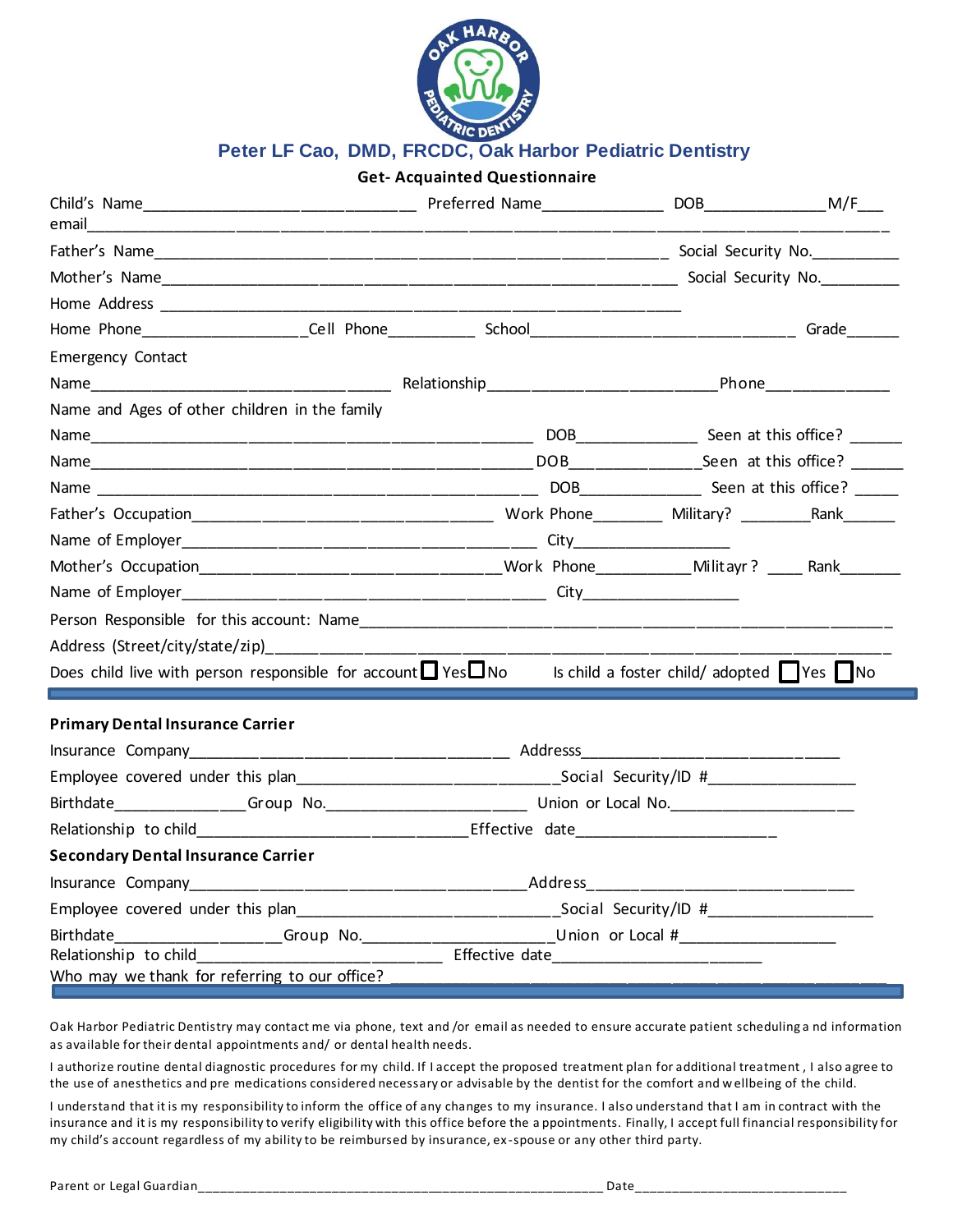

**Peter LF Cao, DMD, FRCDC, Oak Harbor Pediatric Dentistry**

## **Financial Agreement**

Our goal at Oak Harbor Pediatric Dentistry is to help your make the best decisions concerning your child's dental health and to provide quality dental care. At your child's visit we will discuss proposed treatment, cost involved and any alternative treatments. Estimates given at the appointment are valid for 90 days and are only ESTIMATES of what your insurance coverage will be. Treatment may change during the appointment to provide the best possible care for your child, at which time you will be notified of your change in financial liability.

We CANNOT guarantee the amount the insurance company will pay. We do our best to provide you with the most accurate information but it is your responsibility to notify us of any changes that have occurred. If there is a dispute with your insurance company, we will assist you in resolving the problems, but the responsibility for resolving the problem remains with you, the subscriber. During this time we do expect payment of your account.

Payment for the estimated amount not covered by the insurance is due on the day of treatment. We accept cash, check, Visa, Master card, or Discover Card. Please advise us of your payment concerns prior to your child's appointment. Once the insurance company has processed your claims, we will advise you of any differences and will refund any over payment or send you a statement for any remaining balance due. Please be aware any balance that is unpaid is subject to interest charge and if payment is not received within 90 days, the account will be subject to collections. There is also a \$40 charge for any checks returned for insufficient funds.

## **MISSED APPOINTMENTS**

It is important for you to keep your scheduled appointments for the health of your child. We do understand that situations occur that prevent you from coming in, however we ask that you give us a 24 hour notice of changing appointment. **If there is repeated missed or late cancelled appointments the patient will be subject to dismissal from the practice.**. If notice is not given 24 hours before, accounts with private insurance will be subject to a:

- **\$25 fee for a missed/ late cancelled hygiene appointment \***
- **\$50 fee for a missed/ late cancelled restorative appointment( including sealants)\***
- **\$125 fee for a missed anesthesiologist appointment \* \*\***

**\***These charges are per family member. Illnesses and emergencies do not incur a fee.

Parent or Legal guardian extending the set of the set of the set of the set of the set of the set of the set of the set of the set of the set of the set of the set of the set of the set of the set of the set of the set of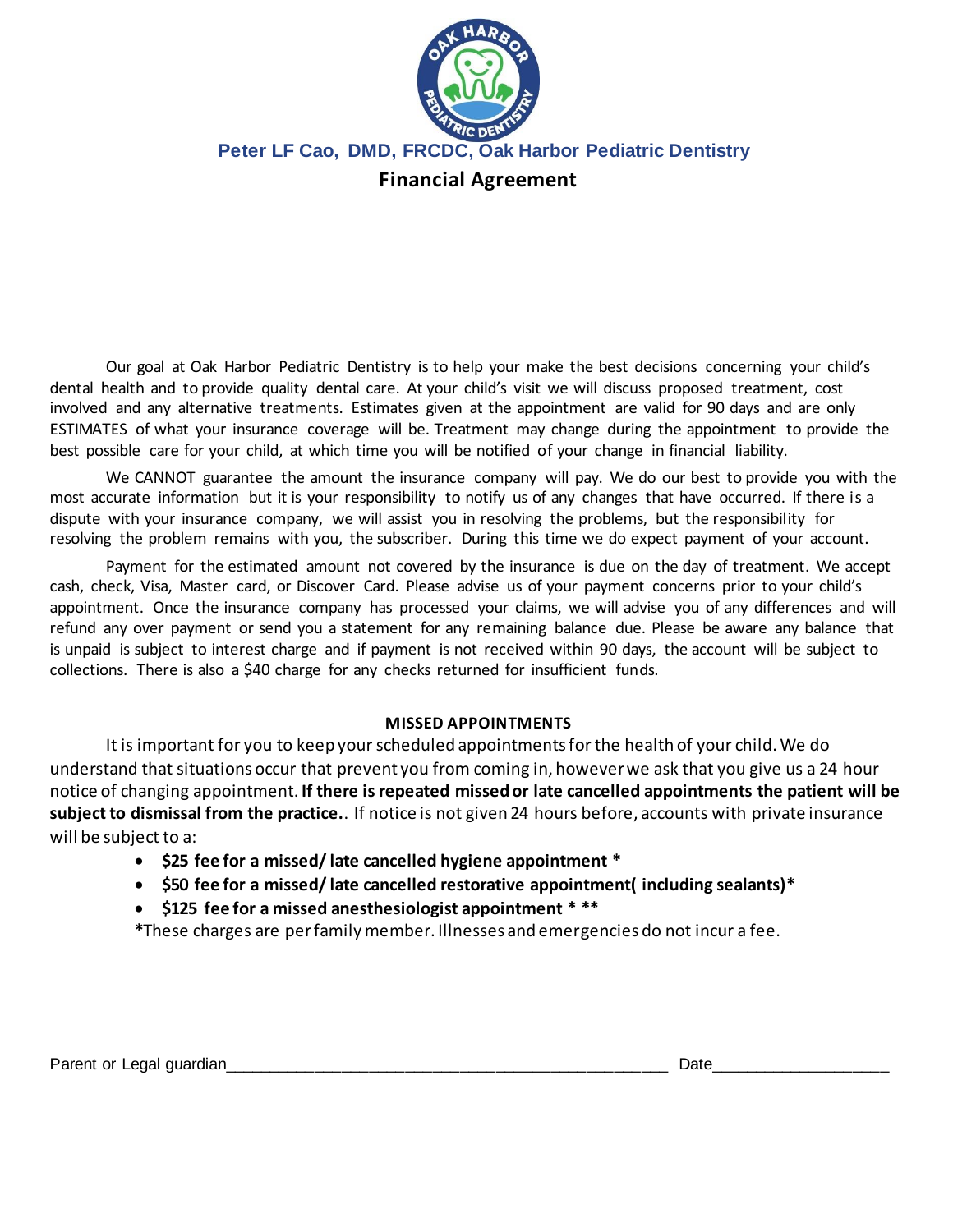**Peter LF Cao, DMD, FRCDC Larry E Hartman, DDS, MS**



## Silent observer agreement

Here at Oak Harbor Pediatric Dentistry we happily welcome one parent/guardian to accompany their child in the clinic during treatment. In order for us to continue offering this as an option we require all parents read and sign this agreement stating that the below guidelines will be followed at every visit.

Please decide prior to appointment(s) which **one parent/guardian** will be present in the clinic during treatment; this is due to the limited seating. Having too many people in the clinic can be overwhelming for the patient, staff and doctor.

Due to HIPPA guidelines, we ask that no pictures or video recordings are taken during treatment. Additionally, we require all children who aren't being seen for an appointment today have *constant supervision* in the reception area. No children under the age of 13 are to be left unattended. Please note: children 13 and under may not be responsible for younger children in the reception area; we require that a parent be present to care for younger children at all times.

If you choose to accompany your child you will not be permitted to w alk in and out of the clinic or around the office. We ask that you remain seated throughout the duration of the appointment. We also ask that for the safety of your child, you do not stand over the doctor or assistants during treatment.

Our staff devotes treatment time to your child. We understand that parents can offer emotional support during procedures but we ask that you be a silent observer. This ensures that we can focus on your child and offer them quality care without distractions. We also ask that anything you see or hear in this office does not leave this office. Some of this material may be sensitive to other individuals and out of respect to those around you, we ask that you do not share personal information.

| Thank you for trusting Apple Pediatric Dentistry with your child's dental care needs. We look forward to a great visit! |
|-------------------------------------------------------------------------------------------------------------------------|
| "I understand that by signing this document I am agreeing to all guidelines stated, all my questions have been          |
| "answered to my satisfaction and I willingly give my consent to be a "Silent Observer" in this office                   |
|                                                                                                                         |
|                                                                                                                         |